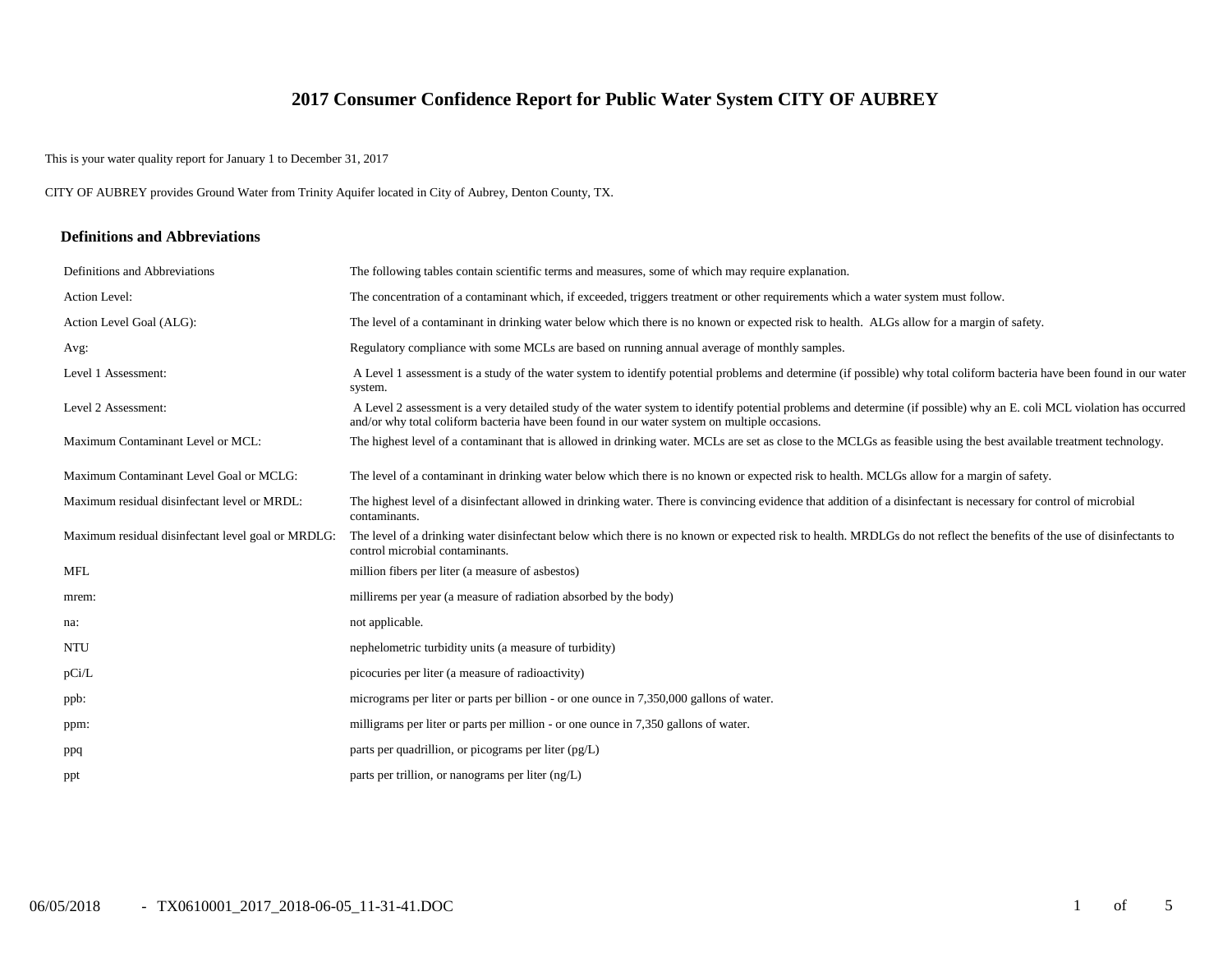### **Definitions and Abbreviations**

Treatment Technique or TT: A required process intended to reduce the level of a contaminant in drinking water.

# **Information about your Drinking Water**

The sources of drinking water (both tap water and bottled water) include rivers, lakes, streams, ponds, reservoirs, springs, and wells. As water travels over the surface of the land or through the ground, it dissolves naturally-occurring minerals and, in some cases, radioactive material, and can pick up substances resulting from the presence of animals or from human activity.

Drinking water, including bottled water, may reasonably be expected to contain at least small amounts of some contaminants. The presence of contaminants does not necessarily indicate that water poses a health risk. More information about contaminants and potential health effects can be obtained by calling the EPAs Safe Drinking Water Hotline at (800) 426-4791.

Contaminants that may be present in source water include:

- Microbial contaminants, such as viruses and bacteria, which may come from sewage treatment plants, septic systems, agricultural livestock operations, and wildlife.

- Inorganic contaminants, such as salts and metals, which can be naturally-occurring or result from urban storm water runoff, industrial or domestic wastewater discharges, oil and gas production, mining, or farming.

- Pesticides and herbicides, which may come from a variety of sources such as agriculture, urban storm water runoff, and residential uses.

- Organic chemical contaminants, including synthetic and volatile organic chemicals, which are by-products of industrial processes and petroleum production, and can also come from gas stations, urban storm water runoff, and septic systems.

- Radioactive contaminants, which can be naturally-occurring or be the result of oil and gas production and mining activities.

In order to ensure that tap water is safe to drink, EPA prescribes regulations which limit the amount of certain contaminants in water provided by public water systems. FDA regulations establish limits for contaminants in bottled water which must provide the same protection for public health.

Contaminants may be found in drinking water that may cause taste, color, or odor problems. These types of problems are not necessarily causes for health concerns. For more information on taste, odor, or color of drinking water, please contact the system's business office.

You may be more vulnerable than the general population to certain microbial contaminants, such as Cryptosporidium, in drinking water. Infants, some elderly, or immunocompromised persons such as those undergoing chemotherapy for cancer; persons who have undergone organ transplants; those who are undergoing treatment with steroids; and people with HIV/AIDS or other immune system disorders, can be particularly at risk from infections. You should seek advice about drinking water from your physician or health care providers. Additional guidelines on appropriate means to lessen the risk of infection by Cryptosporidium are available from the Safe Drinking Water Hotline (800-426-4791).

If present, elevated levels of lead can cause serious health problems, especially for pregnant women and young children. Lead in drinking water is primarily from materials and components associated with service lines and home plumbing. We are responsible for providing high quality drinking water, but we cannot control the variety of materials used in plumbing components. When your water has been sitting for several hours, you can minimize the potential for lead exposure by flushing your tap for 30 seconds to 2 minutes before using water for drinking or cooking. If you are concerned about lead in your water, you may wish to have your water tested. Information on lead in drinking water, testing methods, and steps you c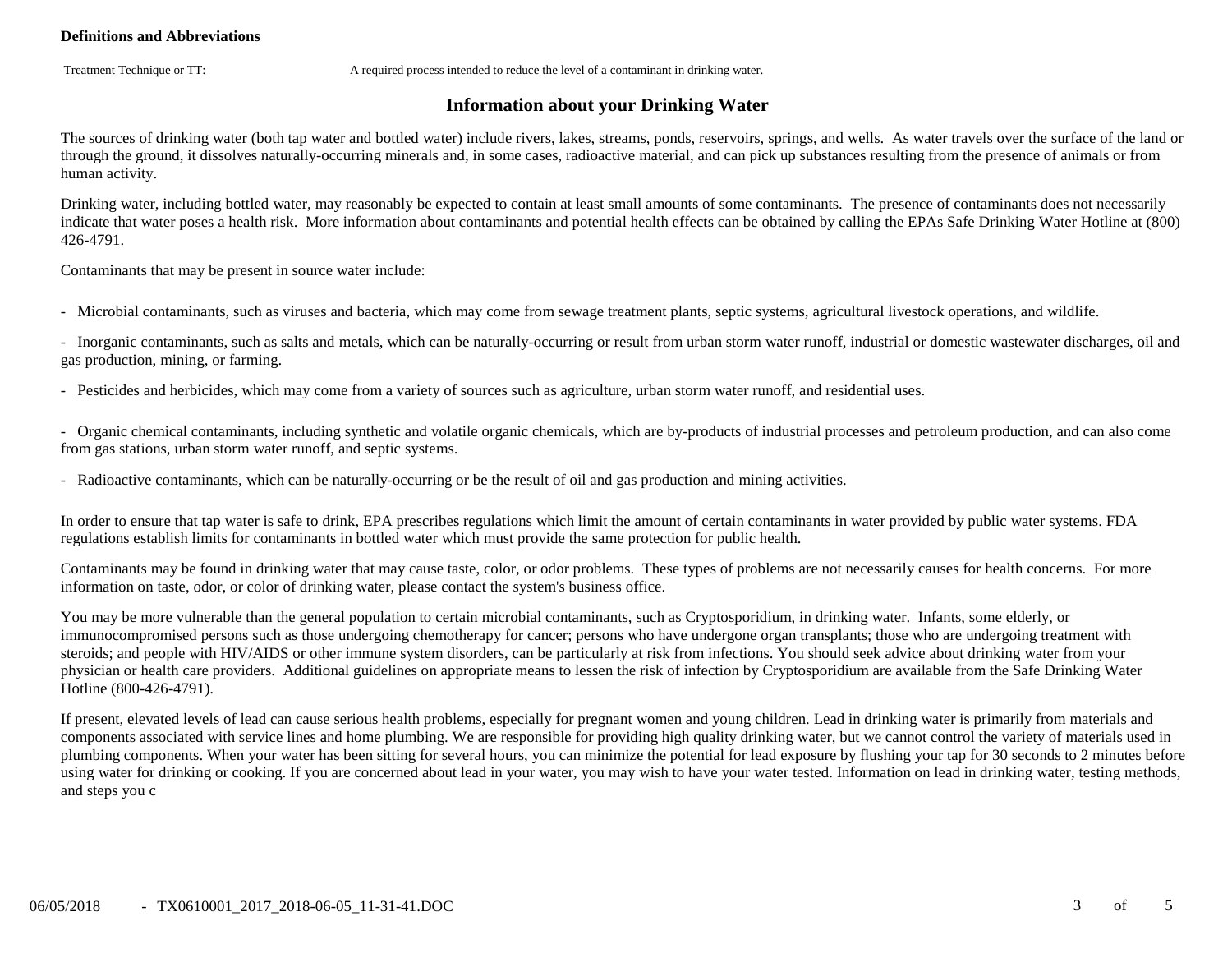#### **Information about Source Water**

'TCEQ completed an assessment of your source water, and results indicate that some of our sources are susceptible to certain contaminants. The sampling requirements for your water system is based on this susceptibility and previous sample data. Any detections of these contaminants will be found in this Consumer Confidence Report. For more information on source water assessments and protection efforts at our system contact Joe Hernandez, **940-440-9343.**

| <b>Lead and Copper</b> | <b>Date Sampled</b> | <b>MCLG</b> | <b>Action Level (AL)</b> | 90th Percentile | # Sites Over AL | Units | Violation | <b>Likely Source of Contamination</b>                                                                         |
|------------------------|---------------------|-------------|--------------------------|-----------------|-----------------|-------|-----------|---------------------------------------------------------------------------------------------------------------|
| <b>Copper</b>          | 2017                | 1.3         |                          | 0.074           |                 | ppm   |           | Erosion of natural deposits; Leaching from wood<br>preservatives; Corrosion of household plumbing<br>systems. |
| Lead                   | 2017                |             |                          | .               |                 | ppb   |           | Corrosion of household plumbing systems;<br>Erosion of natural deposits.                                      |

# **2017 Water Quality Test Results**

| <b>Disinfection By-Products</b> | <b>Collection Date</b> | <b>Highest Level or</b><br><b>Average Detected</b> | Range of Individual<br><b>Samples</b> | <b>MCLG</b>              | <b>MCL</b> | <b>Units</b> | Violation | <b>Likely Source of Contamination</b>      |
|---------------------------------|------------------------|----------------------------------------------------|---------------------------------------|--------------------------|------------|--------------|-----------|--------------------------------------------|
| Total Trihalomethanes<br>(TTHM) | 2017                   |                                                    | $4.3 - 8$                             | No goal for the<br>total | 80         | ppb          |           | By-product of drinking water disinfection. |

'\* The value in the Highest Level or Average Detected column is the highest average of all TTHM sample results collected at a location over a year'

| <b>Inorganic Contaminants</b> | <b>Collection Date</b> | <b>Highest Level or</b> | <b>Range of Individual</b> | <b>MCLG</b> | MCL | <b>Units</b> | Violation | <b>Likely Source of Contamination</b> |
|-------------------------------|------------------------|-------------------------|----------------------------|-------------|-----|--------------|-----------|---------------------------------------|
|                               |                        | <b>Average Detected</b> | <b>Samples</b>             |             |     |              |           |                                       |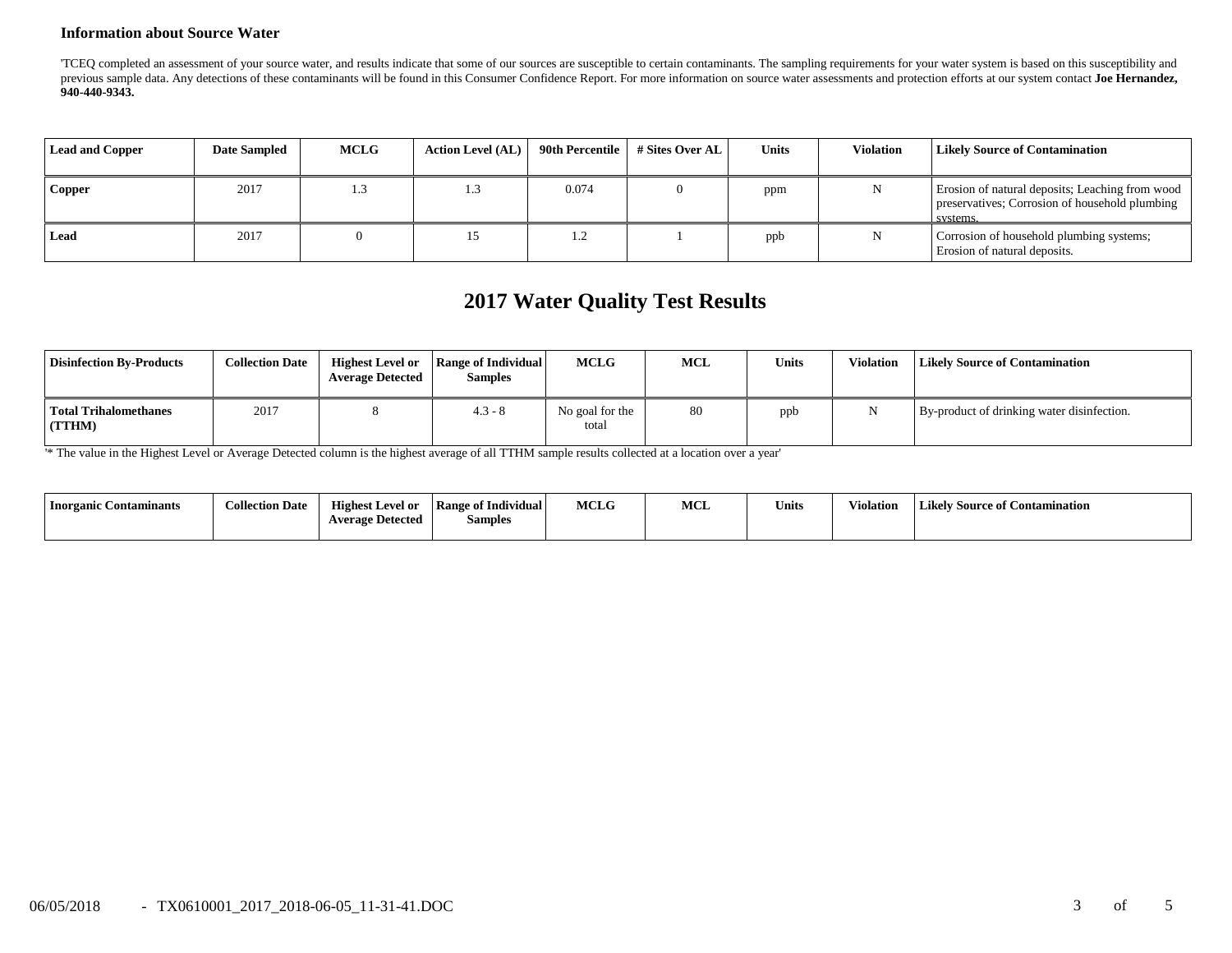| <b>Barium</b>                     | 04/12/2016 | 0.019 | $0.019 - 0.019$ |     |     | ppm | $\mathbf N$ | Discharge of drilling wastes; Discharge from metal<br>refineries; Erosion of natural deposits.                                   |
|-----------------------------------|------------|-------|-----------------|-----|-----|-----|-------------|----------------------------------------------------------------------------------------------------------------------------------|
| <b>Chromium</b>                   | 04/12/2016 |       | $4 - 4$         | 100 | 100 | ppb | N           | Discharge from steel and pulp mills; Erosion of<br>natural deposits.                                                             |
| Fluoride                          | 2017       | 0.683 | $0.279 - 0.683$ |     | 4.0 | ppm | N           | Erosion of natural deposits; Water additive which<br>promotes strong teeth; Discharge from fertilizer and<br>aluminum factories. |
| Nitrate [measured as<br>Nitrogen] | 2017       | 0.066 | $0 - 0.066$     | 10  | 10  | ppm | N           | Runoff from fertilizer use; Leaching from septic<br>tanks, sewage; Erosion of natural deposits.                                  |

| Radioactive Contaminants | <b>Collection Date</b> | <b>Highest Level or</b><br><b>Average Detected</b> | <b>Range of Individual</b><br><b>Samples</b> | <b>MCLG</b> | MCL | <b>Units</b> | <b>Violation</b> | <b>Likely Source of Contamination</b> |
|--------------------------|------------------------|----------------------------------------------------|----------------------------------------------|-------------|-----|--------------|------------------|---------------------------------------|
| Combined Radium 226/228  | 04/12/2016             | .                                                  | $1.5 - 1.5$                                  |             |     | pCi/L        |                  | Erosion of natural deposits.          |

#### **Disinfectant Residual**

' **A blank disinfectant residual table has been added to the CCR template, you will need to add data to the fields. Your data can be taken off the Disinfectant Level Quarterly Operating Reports (DLQOR).**'

| <b>Disinfectant Residual</b> | Year | <b>Average Level</b> | <b>Range of Levels</b><br><b>Detected</b> | <b>MRDL</b> | <b>MRDLG</b> | Unit of<br><b>Measure</b> | Violation $(Y/N)$ | Source in Drinking Water                 |
|------------------------------|------|----------------------|-------------------------------------------|-------------|--------------|---------------------------|-------------------|------------------------------------------|
|                              | 2017 |                      |                                           |             |              |                           | ppm               | Water additive used to control microbes. |

# **Violations**

| <b>Lead and Copper Rule</b>                                                                                                                                                                                                                                      |                        |                      |                       |  |  |  |
|------------------------------------------------------------------------------------------------------------------------------------------------------------------------------------------------------------------------------------------------------------------|------------------------|----------------------|-----------------------|--|--|--|
| The Lead and Copper Rule protects public health by minimizing lead and copper levels in drinking water, primarily by reducing water corrosivity. Lead and copper enter drinking water mainly from corrosion of lead and copper<br>containing plumbing materials. |                        |                      |                       |  |  |  |
| Violation Type                                                                                                                                                                                                                                                   | <b>Violation Begin</b> | <b>Violation End</b> | Violation Explanation |  |  |  |